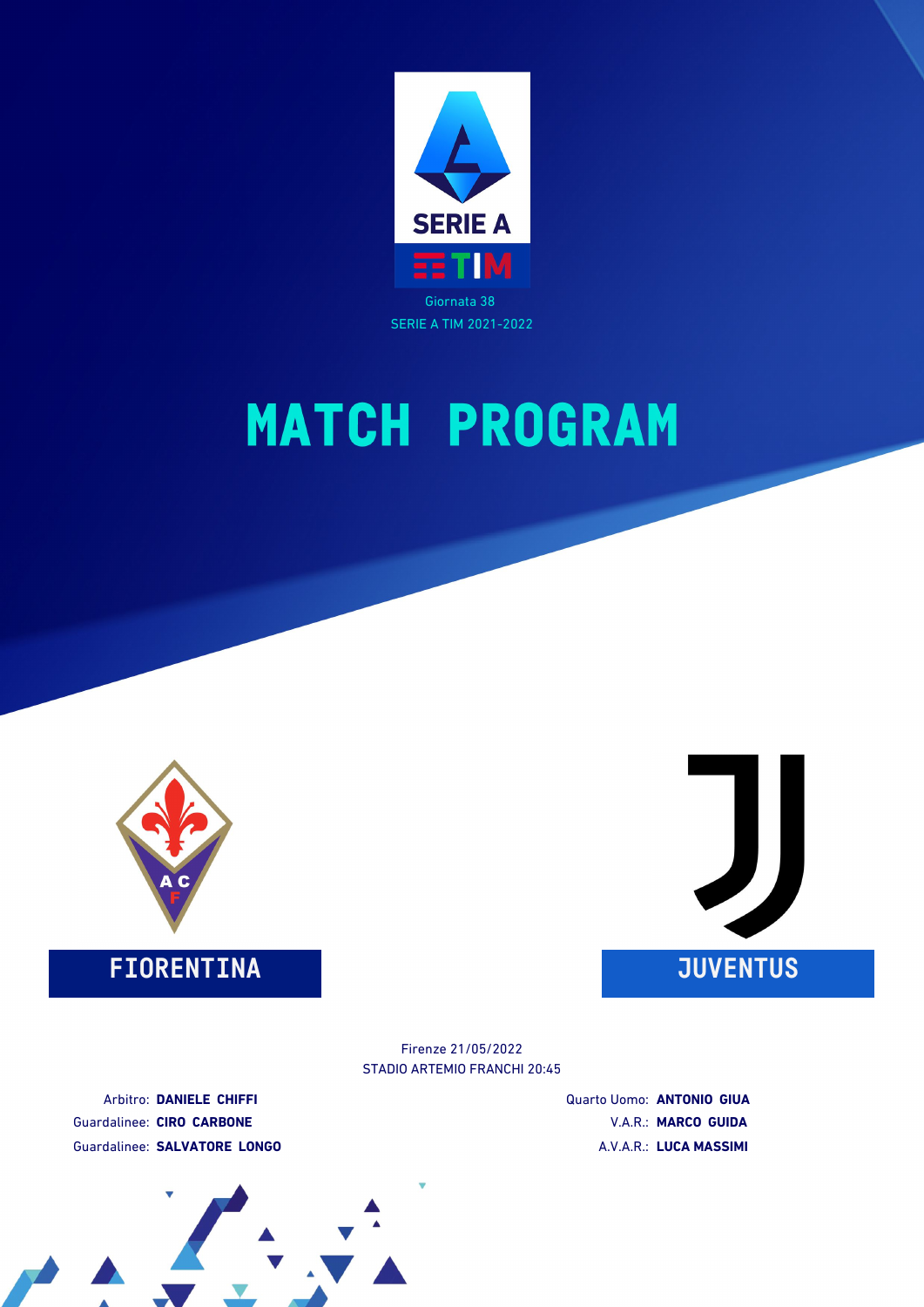

# **MATCH PROGRAM**

Firenze 21/05/2022 STADIO ARTEMIO FRANCHI - 20:45

| AC | FIORENTINA | 11 M<br>v | <b>JUVENTUS</b> ' | ЛĭN<br>w<br>Ш |
|----|------------|-----------|-------------------|---------------|
|    |            |           |                   |               |

## **RISULTATI STAGIONALI**

| <b>TOTALI</b>         | <b>PTG</b> | G  | v  | N              | Þ  | GF | GS | DIFF.RETI         |
|-----------------------|------------|----|----|----------------|----|----|----|-------------------|
| <b>FIORENTINA</b>     | 59         | 37 | 18 | 5              | 14 | 57 | 51 | $+6$              |
| <b>JUVENTUS</b>       | 70         | 37 | 20 | 10             | 7  | 57 | 35 | $+22$             |
| <b>CASA/TRASFERTA</b> | <b>PTG</b> | G  | v  | N              | D  | GF | GS | <b>MEDIA GOAL</b> |
| <b>FIORENTINA</b>     | 38         | 18 | 12 | $\overline{2}$ | 4  | 36 | 20 | $\overline{2}$    |
| <b>JUVENTUS</b>       | 35         | 18 | 10 | 5              | 3  | 32 | 21 | 1.8               |

### **ULTIMI PRECEDENTI**

| 2021-22 12^6  | <b>JUVENTUS</b>                                                         | <b>FIORENTINA</b>                                                           |         |
|---------------|-------------------------------------------------------------------------|-----------------------------------------------------------------------------|---------|
| 06/11/2021    | <b>46'(2°T) J. CUADRADO</b>                                             |                                                                             | $1 - 0$ |
| 2020-21 33^ G | <b>FIORENTINA</b>                                                       | <b>JUVENTUS</b>                                                             |         |
| 25/04/2021    | 29'(1°T) D. VLAHOVIC                                                    | 1'(2°T) A. MORATA                                                           | $1 - 1$ |
| 2020-21 14^ G | <b>JUVENTUS</b>                                                         | <b>FIORENTINA</b>                                                           |         |
| 22/12/2020    |                                                                         | 3'(1°T) D. VLAHOVIC, 31'(2°T)[A] ALEX SANDRO, 36'(2°T) M.<br><b>CACERES</b> | $0 - 3$ |
| 2019-20 22^ G | <b>JUVENTUS</b>                                                         | <b>FIORENTINA</b>                                                           |         |
| 02/02/2020    | 40'(1°T) C. RONALDO, 35'(2°T) C. RONALDO, 46'(2°T) M. DE<br><b>LIGT</b> |                                                                             | $3-0$   |
| 2019-20 3^ G  | <b>FIORENTINA</b>                                                       | <b>JUVENTUS</b>                                                             |         |
| 14/09/2019    |                                                                         |                                                                             | $0 - 0$ |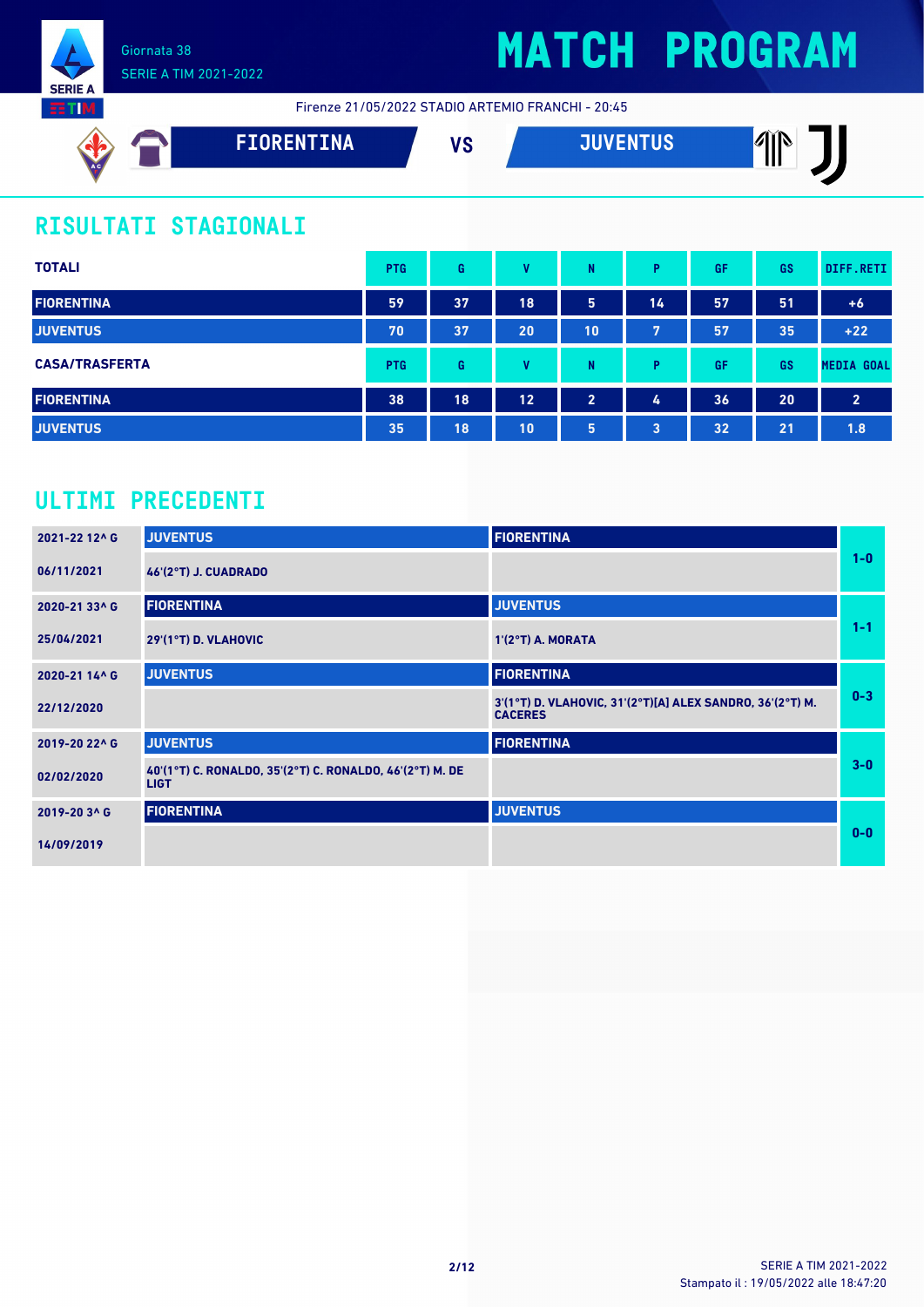

# **MATCH PROGRAM**

Firenze 21/05/2022 STADIO ARTEMIO FRANCHI - 20:45

| AC. | <b>FIORENTINA</b> | VC<br>1 J | ain/pntiia | ЛYГ<br>Ⅲ |
|-----|-------------------|-----------|------------|----------|
|     |                   |           |            |          |

#### **ROSA DELLE SQUADRE**

| <b>FIORENTINA</b>                 | PRES. A                  | GOL A          | GOL 2021-22      | PRES. 2021-22   | MIN. 2021-22 |
|-----------------------------------|--------------------------|----------------|------------------|-----------------|--------------|
| <b>PORTIERI</b>                   |                          |                |                  |                 |              |
| 1 PIETRO TERRACCIANO              | 54                       | 68             | 43               | 31              | 2961         |
| <b>12 IVAN ANDONOV</b>            | $\mathbf{0}$             | $\pmb{0}$      | $\mathbf{0}$     | $\mathbf{0}$    | $\pmb{0}$    |
| 25 ANTONIO ROSATI                 | 55                       | 96             | $\pmb{0}$        | $\mathbf{0}$    | $\mathbf 0$  |
| <b>36 GABRIELE FOGLI</b>          | $\mathbf{0}$             | $\mathbf{0}$   | $\mathbf{0}$     | $\bf{0}$        | $\mathbf{0}$ |
| 69 BARTLOMIEJ DRAGOWSKI           | 95                       | 142            | 8                | $7\overline{ }$ | 602          |
| <b>DIFENSORI</b>                  |                          |                |                  |                 |              |
| 2 LUCAS MARTINEZ QUARTA           | 41                       | $\overline{2}$ | $\mathbf{1}$     | 20              | 1543         |
| <b>3 CRISTIANO BIRAGHI</b>        | 243                      | 10             | 4                | 36              | 3254         |
| 4 NIKOLA MILENKOVIC               | 154                      | 12             | $\mathbf{1}$     | 33              | 3018         |
| 17 ALEKSA TERZIC                  | 16                       | $\mathbf{0}$   | $\mathbf{0}$     | 14              | 321          |
| 23 LORENZO VENUTI                 | 97                       | $\mathbf{0}$   | $\mathbf{0}$     | 22              | 1613         |
| 29 ALVARO ODRIOZOLA               | 24                       | $\overline{1}$ | $\mathbf{1}$     | 24              | 1815         |
| <b>MATIJA NASTASIC</b><br>55      | 31                       | $\overline{2}$ | $\mathbf{0}$     | 5               | 241          |
| 98<br><b>IGOR</b>                 | 76                       | $\mathbf{0}$   | $\mathbf{0}$     | 29              | 2321         |
| <b>CENTROCAMPISTI</b>             |                          |                |                  |                 |              |
| <b>5 GIACOMO BONAVENTURA</b>      | 318                      | 51             | 4                | 30              | 2292         |
| 8 RICCARDO SAPONARA               | 183                      | 25             | 3                | 28              | 1315         |
| <b>GAETANO CASTROVILLI</b><br>10  | 90                       | 9              | $\mathbf{1}$     | 23              | 1471         |
| JONATHAN IKONE'<br>11             | 16                       | $\mathbf{1}$   | $\mathbf{1}$     | 16              | 668          |
| <b>14 YOUSSEF MALEH</b>           | 28                       | $\overline{2}$ | $\overline{2}$   | 28              | 1107         |
| <b>ERICK PULGAR</b><br>15         | 174                      | 18             | $\mathbf{0}$     | $\overline{6}$  | 369          |
| <b>LUCAS TORREIRA</b><br>18       | 101                      | 9              | 5                | 30              | 2312         |
| <b>VITTORIO AGOSTINELLI</b><br>20 | $\mathbf{0}$             | $\mathbf{0}$   | $\pmb{0}$        | $\bf{0}$        | $\mathbf{0}$ |
| 32 ALFRED DUNCAN                  | 248                      | 10             | $\mathbf{1}$     | 32              | 1977         |
| <b>34 SOFYAN AMRABAT</b>          | 87                       | $\overline{2}$ | $\mathbf{1}$     | 22              | 947          |
| 42 ALESSANDRO BIANCO              | $\mathbf{0}$             | $\mathbf{0}$   | 0                | $\mathbf{0}$    | $\pmb{0}$    |
| <b>ATTACCANTI</b>                 |                          |                |                  |                 |              |
| 7 JOSE' CALLEJON                  | 305                      | 65             | $\mathbf{1}$     | 30              | 1400         |
| <b>9</b> ARTHUR CABRAL            | 13                       | $\overline{2}$ | $\overline{2}$   | 13              | 799          |
| <b>19 KRZYSZTOF PIATEK</b>        | 68                       | 29             | 3                | 13              | 686          |
| 22 NICOLAS GONZALEZ               | 32                       | $\epsilon$     | $\boldsymbol{6}$ | 32              | 2414         |
| 28 FILIPPO DI STEFANO             | $\mathbf{1}$             | $\mathbf 0$    | $\pmb{0}$        | $\mathbf{1}$    | 4            |
| <b>33 RICCARDO SOTTIL</b>         | 65                       | $5\phantom{.}$ | 3                | 24              | 1317         |
| <b>67 LOUIS MUNTEANU</b>          | $\mathbf{0}$             | $\mathbf 0$    | $\pmb{0}$        | $\mathbf{0}$    | $\mathbf 0$  |
| 91 ALEKSANDR KOKORIN              | 10                       | $\mathbf{0}$   | $\bf{0}$         | 6               | 71           |
| 99 ELJON TOCI                     | $\mathbf{0}$             | $\pmb{0}$      | 0                | 0               | $\pmb{0}$    |
| <b>STAFF TECNICO</b>              |                          |                |                  |                 |              |
| <b>Allenatore</b>                 | <b>VINCENZO ITALIANO</b> |                |                  |                 |              |

diffidato de la contradictivitativa de la contradictivitativa de la contradictivitativa de la contradictivitativ<br>Diffidato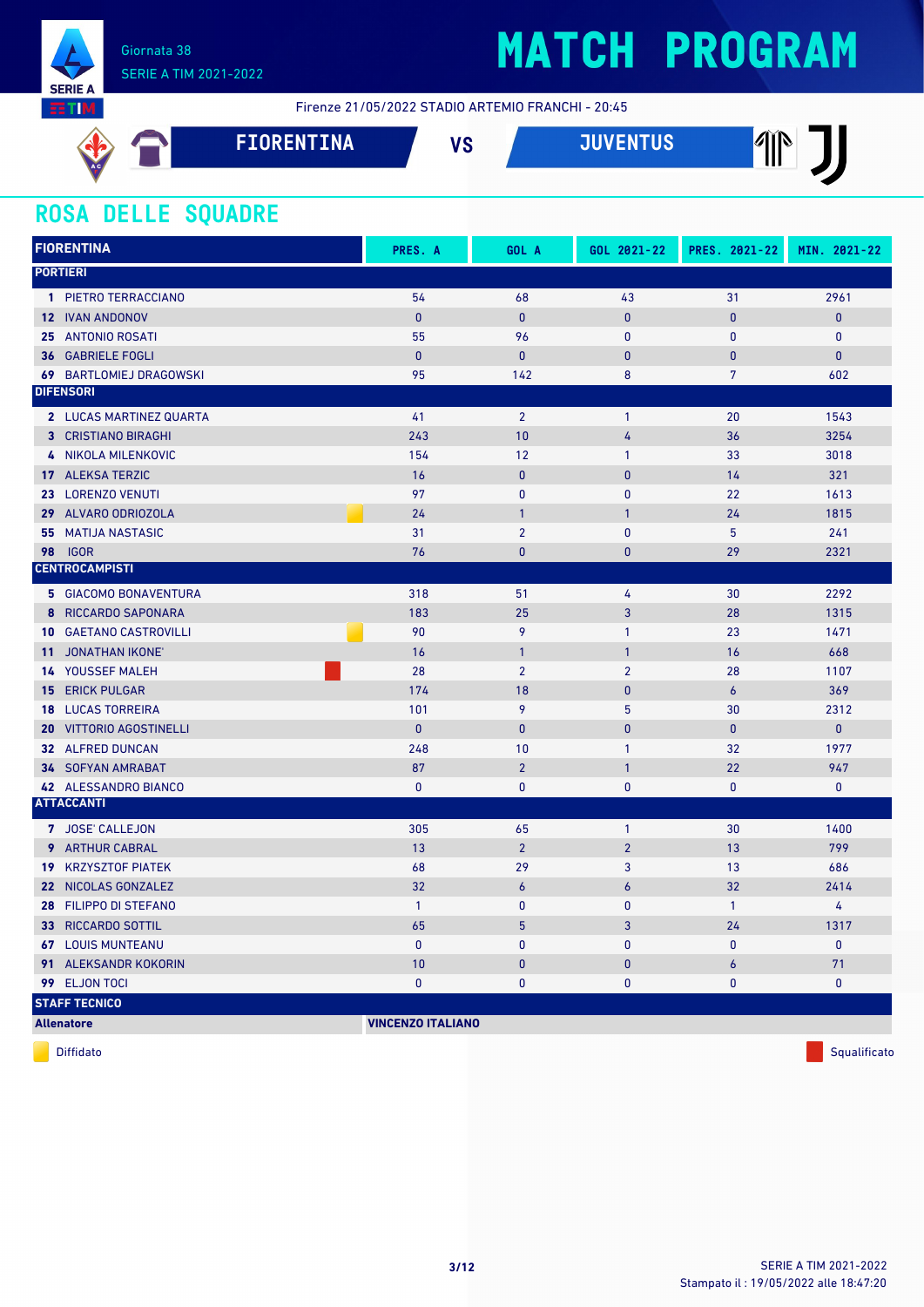

Firenze 21/05/2022 STADIO ARTEMIO FRANCHI - 20:45

|                                                       |                              | <b>FIORENTINA</b> |                             | <b>VS</b>      | <b>JUVENTUS</b>  |                | T              |
|-------------------------------------------------------|------------------------------|-------------------|-----------------------------|----------------|------------------|----------------|----------------|
| <b>JUVENTUS</b>                                       |                              |                   | PRES. A                     | GOL A          | GOL 2021-22      | PRES. 2021-22  | MIN. 2021-22   |
| <b>PORTIERI</b>                                       |                              |                   |                             |                |                  |                |                |
| 1 WOJCIECH SZCZESNY                                   |                              |                   | 209                         | 195            | 29               | 33             | 3182           |
| <b>CARLO PINSOGLIO</b><br>23                          |                              |                   | 4                           | $\overline{4}$ | $\pmb{0}$        | $\bf{0}$       | $\bf{0}$       |
| <b>FRANCO ISRAEL</b><br>35                            |                              |                   | $\mathbf{0}$                | $\pmb{0}$      | 0                | 0              | 0              |
| <b>MATTIA PERIN</b><br>36                             |                              |                   | 243                         | 343            | $\boldsymbol{6}$ | 4              | 389            |
| 42 ZSOMBOR SENKO                                      |                              |                   | $\mathbf{0}$                | $\mathbf 0$    | 0                | $\mathbf{0}$   | $\mathbf 0$    |
| <b>MARCO RAINA</b><br>53 <sub>1</sub>                 |                              |                   | $\bf{0}$                    | $\bf{0}$       | $\bf{0}$         | $\bf{0}$       | $\bf{0}$       |
| <b>DIFENSORI</b>                                      |                              |                   |                             |                |                  |                |                |
| 2 MATTIA DE SCIGLIO                                   |                              |                   | 174                         | $\overline{2}$ | $\mathbf{1}$     | 20             | 1259           |
| 3 GIORGIO CHIELLINI                                   |                              |                   | 429                         | 27             | $\pmb{0}$        | 20             | 1408           |
| 4 MATTHIJS DE LIGT                                    |                              |                   | 86                          | 8              | 3                | 30             | 2764           |
| <b>DANILO</b><br>$\boldsymbol{6}$                     |                              |                   | 78                          | $\overline{4}$ | $\mathbf{1}$     | 22             | 2031           |
| <b>JUAN CUADRADO</b><br>11                            |                              |                   | 331                         | 42             | 4                | 33             | 2656           |
| 12 ALEX SANDRO                                        |                              |                   | 188                         | 13             | $\mathbf{0}$     | 27             | 1825           |
| <b>LUCA PELLEGRINI</b><br>17                          |                              |                   | 69                          | $\mathbf{0}$   | $\mathbf{0}$     | 18             | 1172           |
| <b>LEONARDO BONUCCI</b><br>19                         |                              |                   | 414                         | 29             | 5                | 23             | 2060           |
| <b>DANIELE RUGANI</b><br>24                           |                              |                   | 144                         | 10             | 0                | 11             | 895            |
| <b>KONI DE WINTER</b><br>45                           |                              |                   | $\mathbf{0}$                | $\mathbf{0}$   | $\pmb{0}$        | $\mathbf{0}$   | $\mathbf{0}$   |
| <b>54 DIEGO STRAMACCIONI</b><br><b>CENTROCAMPISTI</b> |                              |                   | $\mathbf{0}$                | 0              | 0                | 0              | $\mathbf 0$    |
|                                                       |                              |                   |                             |                |                  |                |                |
| 5 ARTHUR                                              |                              |                   | 42                          | $\overline{1}$ | 0                | 20             | 1028           |
| <b>WESTON MCKENNIE</b><br>14                          |                              |                   | 54                          | 8              | 3                | 20             | 1449           |
| 20                                                    | <b>FEDERICO BERNARDESCHI</b> |                   | 205                         | 22             | $\mathbf{1}$     | 27             | 1517           |
| <b>FEDERICO CHIESA</b><br>22 <sub>2</sub>             |                              |                   | 181                         | 36             | $\overline{2}$   | 14             | 916            |
| <b>ADRIEN RABIOT</b><br>25<br><b>MANUEL LOCATELLI</b> |                              |                   | 93<br>174                   | 5<br>11        | 0<br>3           | 31             | 2323<br>2214   |
| 27<br><b>DENIS ZAKARIA</b><br>28                      |                              |                   | 9                           | $\overline{1}$ | $\mathbf{1}$     | 30<br>9        | 651            |
| <b>MARLEY AKE</b><br>38                               |                              |                   | 3                           | $\mathbf{0}$   | $\pmb{0}$        | 3              | 59             |
| <b>41 HANS NICOLUSSI CAVIGLIA</b>                     |                              |                   | 3                           | $\mathbf{0}$   | 0                | $\pmb{0}$      | $\pmb{0}$      |
| 46 MATIAS SOULE'                                      |                              |                   | $\overline{2}$              | $\mathbf{0}$   | $\mathbf{0}$     | $\overline{2}$ | $\overline{7}$ |
| <b>47 FABIO MIRETTI</b>                               |                              |                   | 5                           | 0              | 0                | 5              | 266            |
| <b>55 EMANUELE ZUELLI</b>                             |                              |                   | $\pmb{0}$                   | $\pmb{0}$      | $\bf{0}$         | 0              | $\mathbf{0}$   |
| <b>56 MARTIN PALUMBO</b>                              |                              |                   | 5                           | 0              | 0                | $\mathbf{1}$   | 18             |
| <b>ATTACCANTI</b>                                     |                              |                   |                             |                |                  |                |                |
| <b>7 DUSAN VLAHOVIC</b>                               |                              |                   | 112                         | 51             | 24               | 35             | 3105           |
| 9 ALVARO MORATA                                       |                              |                   | 130                         | 35             | 9                | 35             | 2432           |
| 10 PAULO DYBALA                                       |                              |                   | 270                         | 98             | 10               | 28             | 2093           |
| 18 MOISE KEAN                                         |                              |                   | 66                          | 16             | 5                | 31             | 1126           |
| KAIO JORGE<br>21                                      |                              |                   | 9                           | 0              | 0                | 9              | 153            |
| <b>STAFF TECNICO</b>                                  |                              |                   |                             |                |                  |                |                |
| <b>Allenatore</b>                                     |                              |                   | <b>MASSIMILIANO ALLEGRI</b> |                |                  |                |                |

Diffidato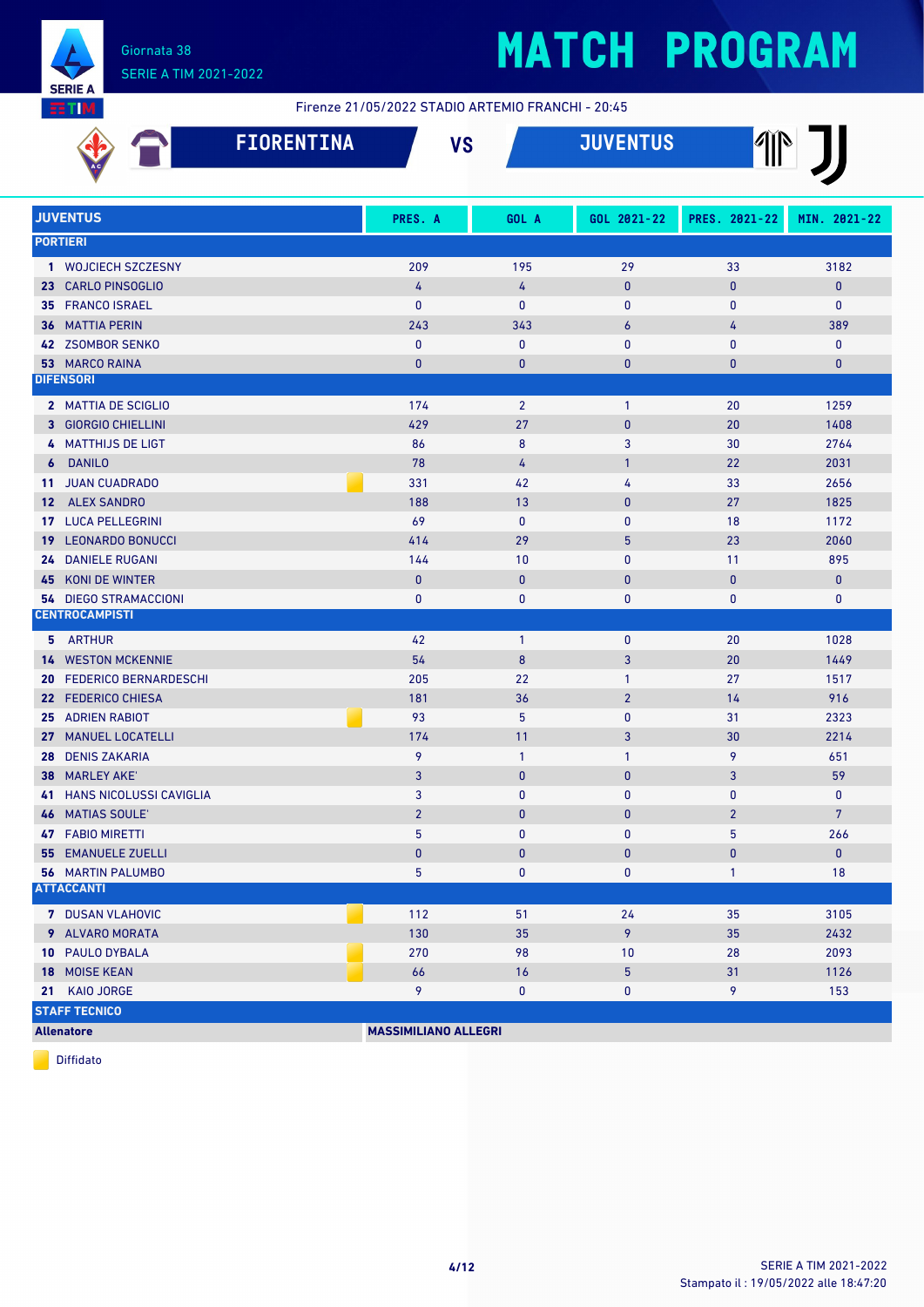

Firenze 21/05/2022 STADIO ARTEMIO FRANCHI - 20:45



### **RENDIMENTO RECENTE**

| <b>FIORENTINA</b>   |                                                                                           |                      |         |
|---------------------|-------------------------------------------------------------------------------------------|----------------------|---------|
| <b>37^ GIORNATA</b> | <b>SAMPDORIA</b>                                                                          | <b>FIORENTINA</b>    |         |
| 16/05/2022          | 16'(1°T) A. FERRARI, 30'(1°T) F. QUAGLIARELLA, 26'(2°T) M.<br>THORSBY, 39'(2°T) A. SABIRI | 44'(2°T) N. GONZALEZ | $4 - 1$ |
| <b>36^ GIORNATA</b> | <b>FIORENTINA</b>                                                                         | <b>ROMA</b>          | $2 - 0$ |
| 09/05/2022          | 5'(1°T) N. GONZALEZ, 11'(1°T) G. BONAVENTURA                                              |                      |         |
| <b>35^ GIORNATA</b> | <b>MILAN</b>                                                                              | <b>FIORENTINA</b>    | $1-0$   |
| 01/05/2022          | 37'(2°T) R. LEAO                                                                          |                      |         |
| <b>34^ GIORNATA</b> | <b>SALERNITANA</b>                                                                        | <b>FIORENTINA</b>    | $2 - 1$ |
| 24/04/2022          | 9'(1°T) M. DJURIC, 34'(2°T) F. BONAZZOLI                                                  | 19'(2°T) R. SAPONARA |         |
| <b>33^ GIORNATA</b> | <b>FIORENTINA</b>                                                                         | <b>VENEZIA</b>       | $1-0$   |
| 16/04/2022          | 30'(1°T) L. TORREIRA                                                                      |                      |         |
|                     |                                                                                           |                      |         |

#### **JUVENTUS**

| <b>37^ GIORNATA</b> | <b>JUVENTUS</b>                               | <b>LAZIO</b>                                         | $2 - 2$ |
|---------------------|-----------------------------------------------|------------------------------------------------------|---------|
| 16/05/2022          | 10'(1°T) D. VLAHOVIC, 36'(1°T) A. MORATA      | 6'(2°T)[A] ALEX SANDRO, 51'(2°T) S. MILINKOVIC-SAVIC |         |
| <b>36^ GIORNATA</b> | <b>GENOA</b>                                  | <b>JUVENTUS</b>                                      | $2 - 1$ |
| 06/05/2022          | 42'(2°T) A. GUDMUNDSSON, 51'(2°T) D. CRISCITO | $3'(2°T)$ P. DYBALA                                  |         |
| <b>35^ GIORNATA</b> | <b>JUVENTUS</b>                               | <b>VENEZIA</b>                                       | $2 - 1$ |
| 01/05/2022          | 7'(1°T) L. BONUCCI, 31'(2°T) L. BONUCCI       | <b>26'(2°T) M. ARAMU</b>                             |         |
| <b>34^ GIORNATA</b> | <b>SASSUOLO</b>                               | <b>JUVENTUS</b>                                      | $1 - 2$ |
| 25/04/2022          | 39'(1°T) G. RASPADORI                         | 45 (1°T) P. DYBALA, 43 (2°T) M. KEAN                 |         |
| <b>33^ GIORNATA</b> | <b>JUVENTUS</b>                               | <b>BOLOGNA</b>                                       | $1 - 1$ |
| 16/04/2022          | 50'(2°T) D. VLAHOVIC                          | 7'(2°T) M. ARNAUTOVIC                                |         |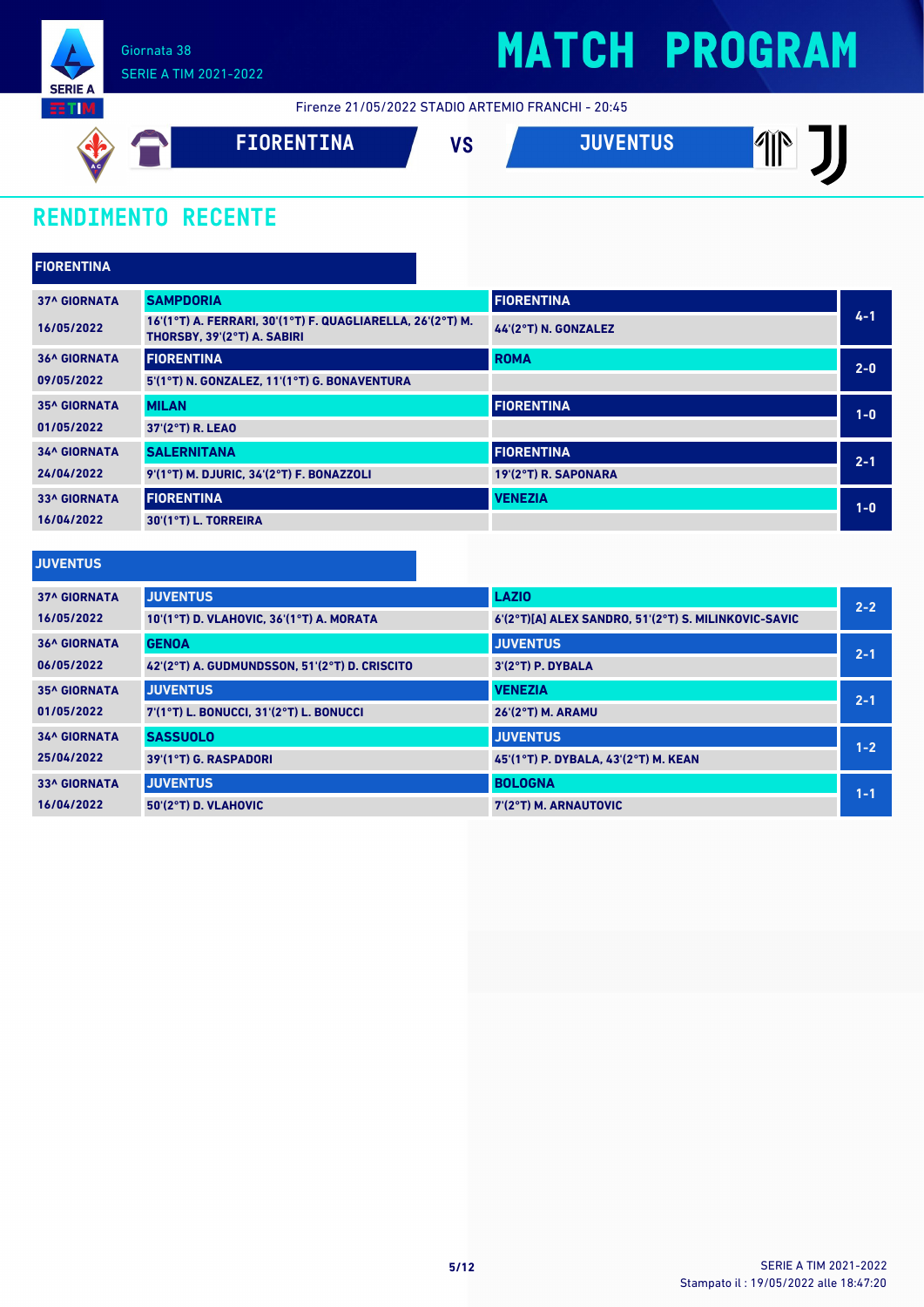

Firenze 21/05/2022 STADIO ARTEMIO FRANCHI - 20:45

| <b>FIORENTINA</b>               | <b>JUVENTUS</b><br><b>VS</b> | $\mathbb{P}$         |
|---------------------------------|------------------------------|----------------------|
| CONFRONTO SQUADRE [Valori medi] | <b>FIORENTINA</b>            | <b>JUVENTUS</b>      |
| <b>Goal Fatti</b>               | 1.54                         | 1.54                 |
| <b>Goal Subiti</b>              | 1.38                         | 0.95                 |
| Tiri totali                     | 13.51                        | 14.11                |
| Tiri in porta                   | 4.92                         | 4.65                 |
| <b>Assist</b>                   | 0.81                         | $\blacktriangleleft$ |
| Azioni di attacco               | 33.84                        | 29.57                |
| Passaggi riusciti               | 427.27                       | 412.57               |
| Passaggi riusciti %             | 85%                          | 85%                  |
| <b>Falli Fatti</b>              | 12.19                        | 13.35                |
| <b>Dribbling</b>                | 7.84                         | 9.65                 |
| <b>Baricentro</b>               | 53.47m                       | 50.71m               |
| Passaggi Chiave                 | 9.3                          | 9.35                 |
| Fuorigioco                      | 1.54                         | 1.92                 |
| Corner                          | 5.11                         | 4.54                 |
| <b>Cross Riusciti</b>           | 7.3                          | 5.16                 |
| Poss. propria meta              | 00'29                        | 00'23                |
| Poss. meta avvers               | 00'19                        | 00'20                |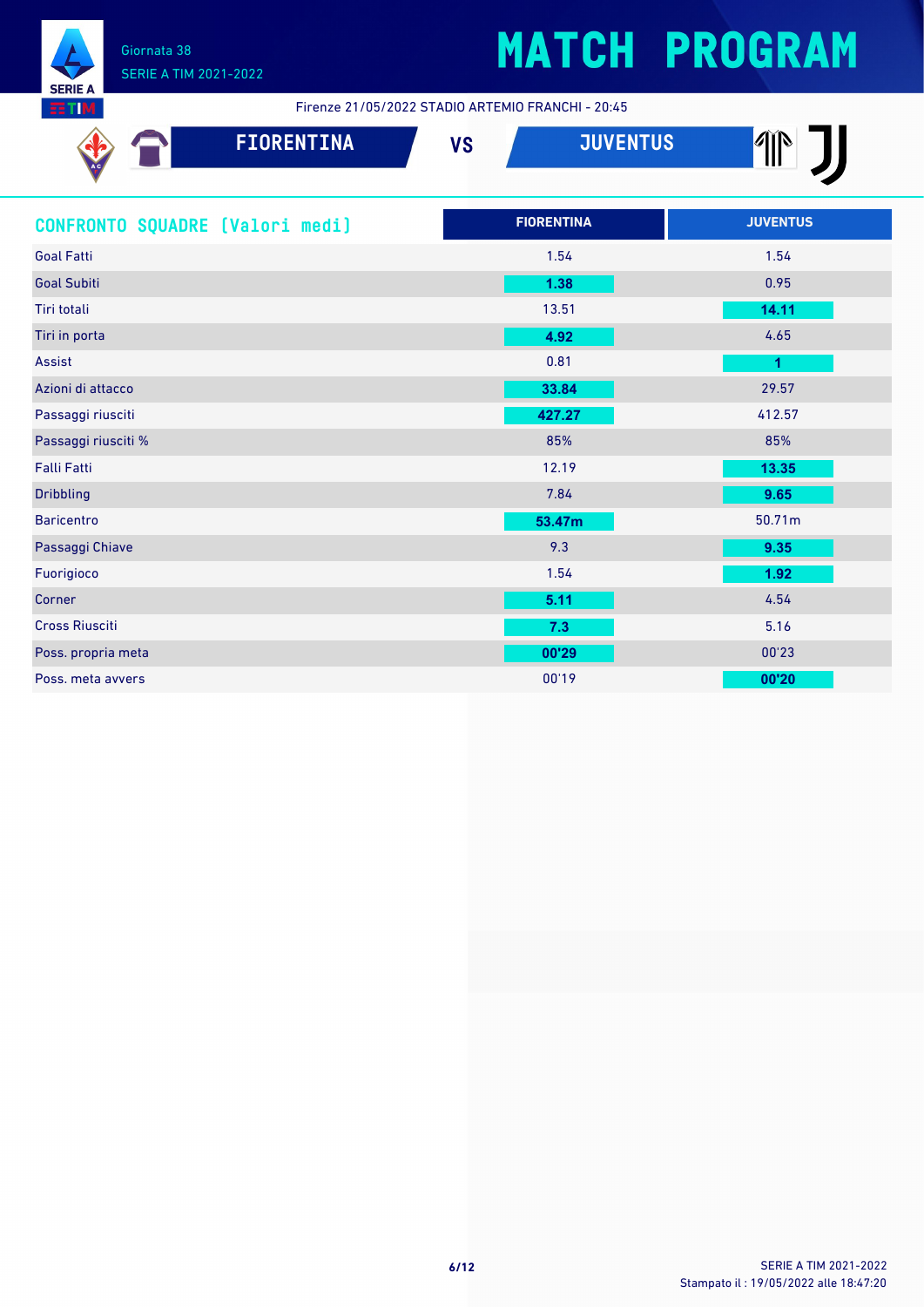

# **MATCH PROGRAM**

Firenze 21/05/2022 STADIO ARTEMIO FRANCHI - 20:45

**FIORENTINA VS JUVENTUS**

#### **RENDIMENTO ATLETICO \***

| <b>FIORENTINA</b>           | Pres. (Min.) | Media (km) | <b>Media</b><br><b>Sprint (Km)</b> | <b>JUVENTUS</b>       | Pres. (Min.) | Media (km) | <b>Media</b><br><b>Sprint (Km)</b> |
|-----------------------------|--------------|------------|------------------------------------|-----------------------|--------------|------------|------------------------------------|
| 29 A. ODRIOZOLA             | 24 (1815')   | 10.482     | 1.332                              | 47 F. MIRETTI         | 5(266)       | 10.815     | 0.734                              |
| <b>3 C. BIRAGHI</b>         | 36 (3254)    | 10.271     | 0.891                              | <b>14 W. MCKENNIE</b> | 20 (1449')   | 10.388     | 1.219                              |
| <b>2</b> L. MARTINEZ QUARTA | 20(1543)     | 10.135     | 0.71                               | 27 M. LOCATELLI       | 30(2214)     | 10.375     | 0.572                              |
| <b>18 L. TORREIRA</b>       | 30 (2312')   | 9.917      | 0.67                               | 25 A. RABIOT          | 31 (2323')   | 10.124     | 1.119                              |
| <b>4 N. MILENKOVIC</b>      | 33 (3018')   | 9.649      | 0.573                              | 4 M. DE LIGT          | 30 (2764')   | 9.945      | 0.472                              |
| 15 E. PULGAR                | 6(369)       | 9.584      | 0.617                              | <b>6 DANILO</b>       | 22(2031)     | 9.826      | 0.882                              |
| <b>98 IGOR</b>              | 29 (2321')   | 9.426      | 0.595                              | 11 J. CUADRADO        | 33 (2656')   | 9.727      | 0.831                              |
| <b>5</b> G. BONAVENTURA     | 30 (2292')   | 9.261      | 0.842                              | 28 D. ZAKARIA         | 9(651)       | 9.584      | 0.854                              |
| 23 L. VENUTI                | 22 (1613')   | 9.169      | 0.917                              | 24 D. RUGANI          | 11 (895')    | 9.531      | 0.353                              |
| 22 N. GONZALEZ              | 32(2414)     | 8.924      | 1.012                              | 19 L. BONUCCI         | 23 (2060')   | 9.468      | 0.465                              |
| <b>10 G. CASTROVILLI</b>    | 23 (1471')   | 8.593      | 1.051                              | <b>12 ALEX SANDRO</b> | 27 (1825')   | 9.341      | 0.735                              |
| <b>34 S. AMRABAT</b>        | 22(947)      | 8.017      | 0.607                              | 10 P. DYBALA          | 28 (2093')   | 9.253      | 0.67                               |
| <b>19 K. PIATEK</b>         | 13 (686')    | 7.936      | 0.745                              | <b>7</b> D. VLAHOVIC  | 14 (1130')   | 9.186      | 0.797                              |
| 32 A. DUNCAN                | 32 (1977')   | 7.869      | 0.603                              | 3 G. CHIELLINI        | 20(1408)     | 9.157      | 0.47                               |
| 55 M. NASTASIC              | 5(241)       | 7.833      | 0.483                              | 2 M. DE SCIGLIO       | 20 (1259')   | 8.999      | 0.706                              |
| 9 A. CABRAL                 | 13 (799')    | 7.796      | 0.546                              | <b>5 ARTHUR</b>       | 20 (1028')   | 8.816      | 0.598                              |
| 7 J. CALLEJON               | 30 (1400')   | 7.387      | 0.856                              | 9 A. MORATA           | 35 (2432')   | 8.661      | 0.772                              |
| 8 R. SAPONARA               | 28 (1315')   | 7.261      | 0.693                              | 22 F. CHIESA          | 14(916)      | 8.377      | 0.953                              |
| <b>33 R. SOTTIL</b>         | 24 (1317')   | 6.683      | 0.598                              | 17 L. PELLEGRINI      | 18 (1172')   | 7.995      | 0.643                              |
| 14 Y. MALEH                 | 28 (1107')   | 6.548      | 0.749                              | 20 F. BERNARDESCHI    | 27 (1517')   | 7.879      | 0.776                              |
| <b>11 J. IKONE'</b>         | 16(668)      | 6.138      | 0.651                              | <b>18 M. KEAN</b>     | 31 (1126')   | 5.715      | 0.558                              |
| 17 A. TERZIC                | 14 (321')    | 5.133      | 0.493                              | 21 KAIO JORGE         | 9(153)       | 5.076      | 0.61                               |
| 91 A. KOKORIN               | 6(71)        | 1.809      | 0.225                              | <b>38 M. AKE'</b>     | 3(59)        | 2.949      | 0.361                              |
| 28 F. DI STEFANO            | 1(4)         | 0.641      | 0.106                              | 56 M. PALUMBO         | 1(18)        | 2.426      | 0.3                                |
|                             |              |            |                                    | <b>46 M. SOULE'</b>   | 2(7)         | 0.85       | 0.173                              |

\* Le informazioni riportate sul Rendimento Atletico sono da intendersi riferite al periodo di permanenza nella squadra corrente.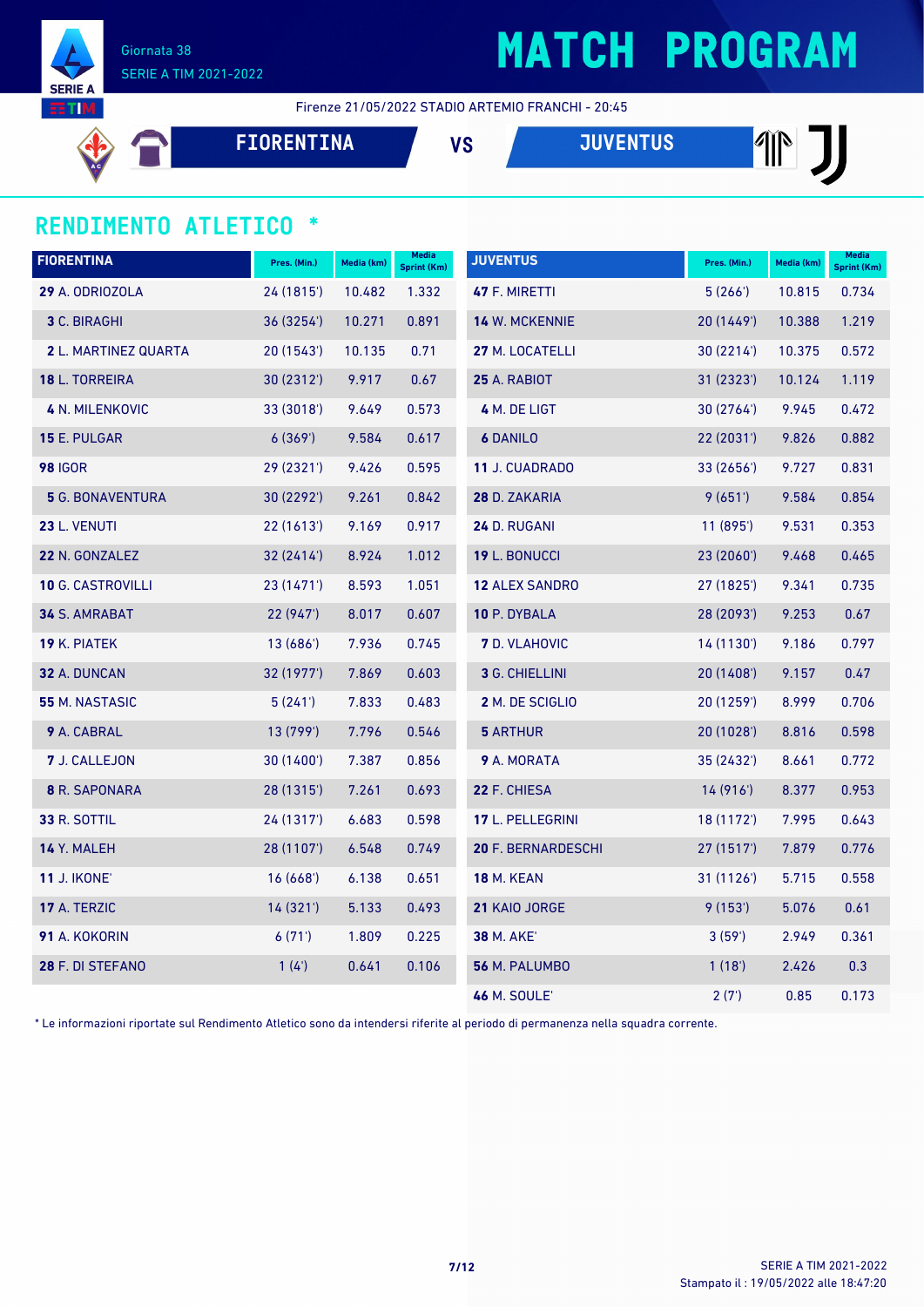11

Giornata 38 SERIE A TIM 2021-2022

**SERIE** 





#### **GLI INCONTRI DELLA 38 ^ GIORNATA**

| TORINO            |           | vs ROMA                 | 20/05/2022 20:45 |
|-------------------|-----------|-------------------------|------------------|
| <b>GENOA</b>      | <b>VS</b> | <b>BOLOGNA</b>          | 21/05/2022 17:15 |
| ATALANTA          |           | vs EMPOLI               | 21/05/2022 20:45 |
| <b>FIORENTINA</b> | VS        | <b>JUVENTUS</b>         | 21/05/2022 20:45 |
| LAZIO             |           | <b>vs</b> HELLAS VERONA | 21/05/2022 20:45 |
| <b>SPEZIA</b>     | VS        | <b>NAPOLI</b>           | 22/05/2022 12:30 |
| <b>INTER</b>      |           | vs SAMPDORIA            | 22/05/2022 18:00 |
| <b>SASSUOLO</b>   |           | vs MILAN                | 22/05/2022 18:00 |
| SALERNITANA       |           | vs UDINESE              | 22/05/2022 21:00 |
| <b>VENEZIA</b>    | <b>VS</b> | <b>CAGLIARI</b>         | 22/05/2022 21:00 |

#### **CLASSIFICA SERIE A TIM**

|                      | PTG | G  | $\pmb{\mathsf{V}}$ | $\mathsf{N}$   | P              | GF | GS | DIFF.RETI |
|----------------------|-----|----|--------------------|----------------|----------------|----|----|-----------|
| <b>MILAN</b>         | 83  | 37 | 25                 | $\bf 8$        | 4              | 66 | 31 | $+35$     |
| <b>INTER</b>         | 81  | 37 | 24                 | 9              | 4              | 81 | 32 | $+49$     |
| <b>NAPOLI</b>        | 76  | 37 | 23                 | 7              | 7              | 71 | 31 | $+40$     |
| <b>JUVENTUS</b>      | 70  | 37 | 20                 | 10             | $\overline{7}$ | 57 | 35 | $+22$     |
| LAZI0                | 63  | 37 | 18                 | 9              | 10             | 74 | 55 | $+19$     |
| <b>ROMA</b>          | 60  | 37 | 17                 | 9              | 11             | 56 | 43 | $+13$     |
| <b>FIORENTINA</b>    | 59  | 37 | 18                 | 5 <sub>5</sub> | 14             | 57 | 51 | $+6$      |
| <b>ATALANTA</b>      | 59  | 37 | 16                 | 11             | 10             | 65 | 47 | $+18$     |
| <b>HELLAS VERONA</b> | 52  | 37 | 14                 | 10             | 13             | 62 | 56 | $+6$      |
| <b>TORINO</b>        | 50  | 37 | 13                 | 11             | 13             | 46 | 38 | $\bf+8$   |
| <b>SASSUOLO</b>      | 50  | 37 | 13                 | 11             | 13             | 64 | 63 | $+1$      |
| <b>UDINESE</b>       | 44  | 37 | 10                 | 14             | 13             | 57 | 58 | $-1$      |
| <b>BOLOGNA</b>       | 43  | 37 | 11                 | 10             | 16             | 43 | 55 | $-12$     |
| <b>EMPOLI</b>        | 38  | 37 | 9                  | 11             | 17             | 49 | 70 | $-21$     |
| <b>SAMPDORIA</b>     | 36  | 37 | 10                 | $\pmb{6}$      | 21             | 46 | 60 | $-14$     |
| <b>SPEZIA</b>        | 36  | 37 | 10                 | $\pmb{6}$      | 21             | 41 | 68 | $-27$     |
| <b>SALERNITANA</b>   | 31  | 37 | $\overline{7}$     | 10             | 20             | 33 | 74 | $-41$     |
| <b>CAGLIARI</b>      | 29  | 37 | $\boldsymbol{6}$   | 11             | 20             | 34 | 68 | $-34$     |
| <b>GENOA</b>         | 28  | 37 | 4                  | 16             | 17             | 27 | 59 | $-32$     |
| <b>VENEZIA</b>       | 26  | 37 | 6                  | 8              | 23             | 34 | 69 | $-35$     |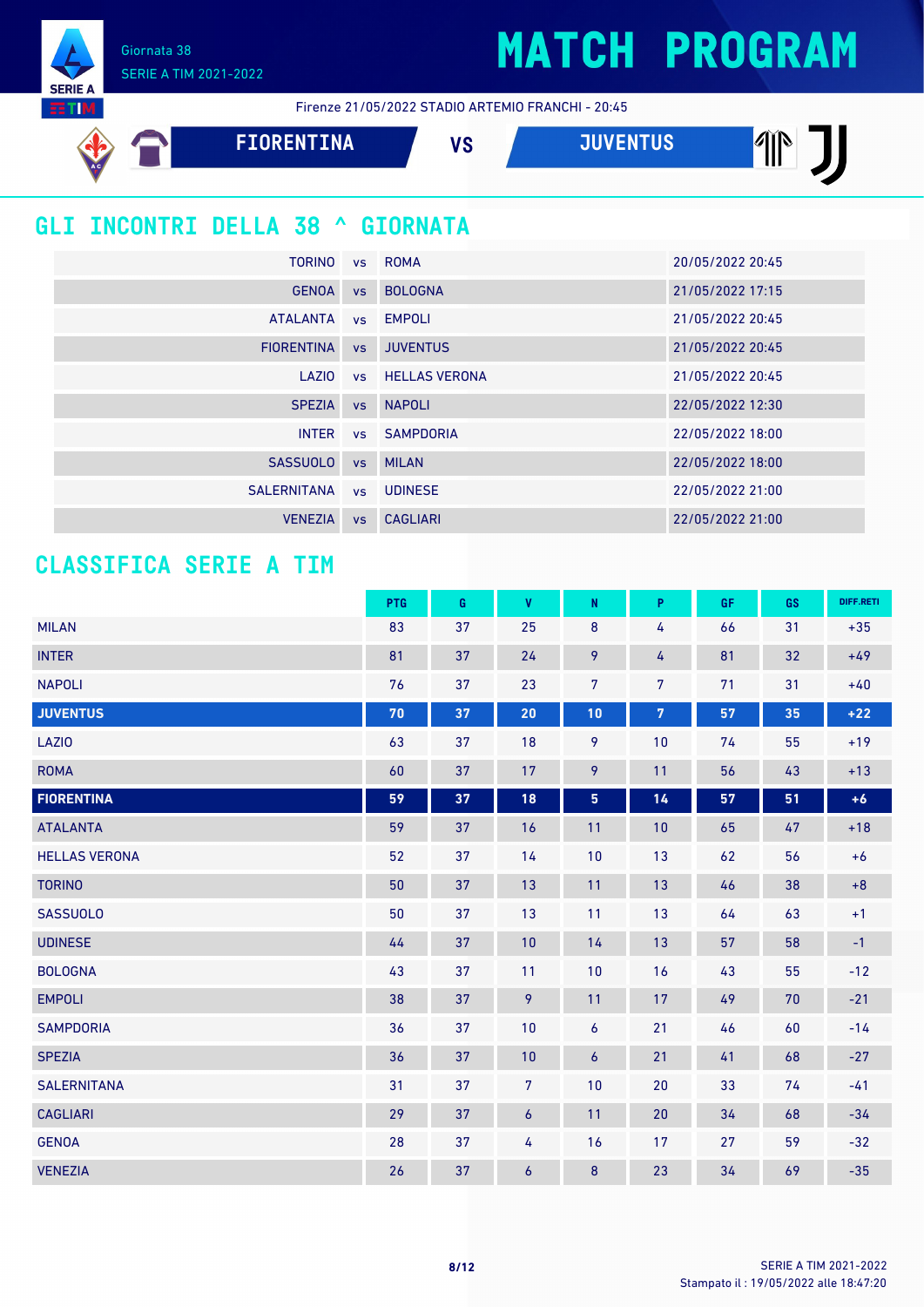

Firenze 21/05/2022 STADIO ARTEMIO FRANCHI - 20:45

$$
\Leftrightarrow \blacksquare
$$

**FIORENTINA VS JUVENTUS**

### **CLASSIFICA GIOCATORI**

|                | <b>RANKING MARCATORI</b> |            | Gol(Rigore) |
|----------------|--------------------------|------------|-------------|
| 1              | C. IMMOBILE              | LAZ        | 27(7)       |
| $\overline{2}$ | <b>D. VLAHOVIC</b>       | <b>JUV</b> | 24(5)       |
| 3              | L. MARTINEZ              | <b>INT</b> | 21(3)       |
| 4              | <b>G. SCAMACCA</b>       | <b>SAS</b> | 16(1)       |
| 4              | <b>G. SIMEONE</b>        | <b>VER</b> | 16(0)       |
| 6              | <b>D. BERARDI</b>        | <b>SAS</b> | 15(6)       |
| 6              | T. ABRAHAM               | <b>ROM</b> | 15(2)       |
| 8              | <b>V. OSIMHEN</b>        | <b>NAP</b> | 14(0)       |
| 8              | M. ARNAUTOVIC            | <b>BOL</b> | 14(2)       |
| 10             | E. DZEKO                 | <b>INT</b> | 13(0)       |

#### **CLASSIFICA SQUADRE**

|                | <b>RANKING SQUADRE</b> | <b>Gol - Media Gol</b> |                |
|----------------|------------------------|------------------------|----------------|
| 1              | <b>INTER</b>           | 81                     | 2.19           |
| $\overline{2}$ | <b>LAZIO</b>           | 74                     | $\overline{2}$ |
| 3              | <b>NAPOLI</b>          | 71                     | 1.92           |
| 4              | <b>MILAN</b>           | 66                     | 1.78           |
| 5              | <b>ATALANTA</b>        | 65                     | 1.76           |
| 6              | <b>SASSUOLO</b>        | 64                     | 1.73           |
| 7              | <b>HELLAS VERONA</b>   | 62                     | 1.68           |
| 8              | <b>FIORENTINA</b>      | 57                     | 1.54           |
| 8              | <b>JUVENTUS</b>        | 57                     | 1.54           |
| 8              | <b>UDINESE</b>         | 57                     | 1.54           |
| 11             | <b>ROMA</b>            | 56                     | 1.51           |
| 12             | <b>EMPOLI</b>          | 49                     | 1.32           |
| 13             | <b>SAMPDORIA</b>       | 46                     | 1.24           |
|                | 13 TORINO              | 46                     | 1.24           |
|                | 15 BOLOGNA             | 43                     | 1.16           |
|                | 16 SPEZIA              | 41                     | 1.11           |
|                | <b>17 CAGLIARI</b>     | 34                     | 0.92           |
|                | 17 VENEZIA             | 34                     | 0.92           |
|                | <b>19 SALERNITANA</b>  | 33                     | 0.89           |
| $20-1$         | <b>GENOA</b>           | 27                     | 0.73           |

|                | <b>RANKING SQUADRE</b> | <b>Tot tiri-In porta-Fuori-Respinti</b> |     |     |     |
|----------------|------------------------|-----------------------------------------|-----|-----|-----|
| 1              | <b>INTER</b>           | 650                                     | 242 | 243 | 165 |
| $\overline{2}$ | <b>ROMA</b>            | 587                                     | 192 | 220 | 175 |
| 3              | <b>MILAN</b>           | 582                                     | 184 | 234 | 164 |
| 4              | <b>NAPOLI</b>          | 569                                     | 197 | 217 | 155 |
| 5              | <b>ATALANTA</b>        | 564                                     | 166 | 225 | 173 |
| 6              | <b>SASSUOLO</b>        | 561                                     | 210 | 196 | 155 |
| 7              | <b>JUVENTUS</b>        | 522                                     | 172 | 226 | 124 |
| $\pmb{8}$      | <b>FIORENTINA</b>      | 500                                     | 182 | 200 | 118 |
| 9              | <b>EMPOLI</b>          | 490                                     | 161 | 187 | 142 |
| 9              | <b>UDINESE</b>         | 490                                     | 176 | 186 | 128 |
| 11             | <b>TORINO</b>          | 463                                     | 152 | 190 | 121 |
| 12             | <b>HELLAS VERONA</b>   | 453                                     | 153 | 181 | 119 |
| 13             | LAZI <sub>0</sub>      | 435                                     | 188 | 158 | 89  |
| 14             | <b>BOLOGNA</b>         | 428                                     | 145 | 175 | 108 |
| 15             | <b>SALERNITANA</b>     | 406                                     | 130 | 164 | 112 |
| 16             | <b>CAGLIARI</b>        | 393                                     | 117 | 167 | 109 |
| 17             | <b>GENOA</b>           | 386                                     | 110 | 173 | 103 |
| 18             | <b>SAMPDORIA</b>       | 383                                     | 122 | 156 | 105 |
| 19             | <b>SPEZIA</b>          | 370                                     | 131 | 139 | 100 |
| 20             | <b>VENEZIA</b>         | 348                                     | 119 | 149 | 80  |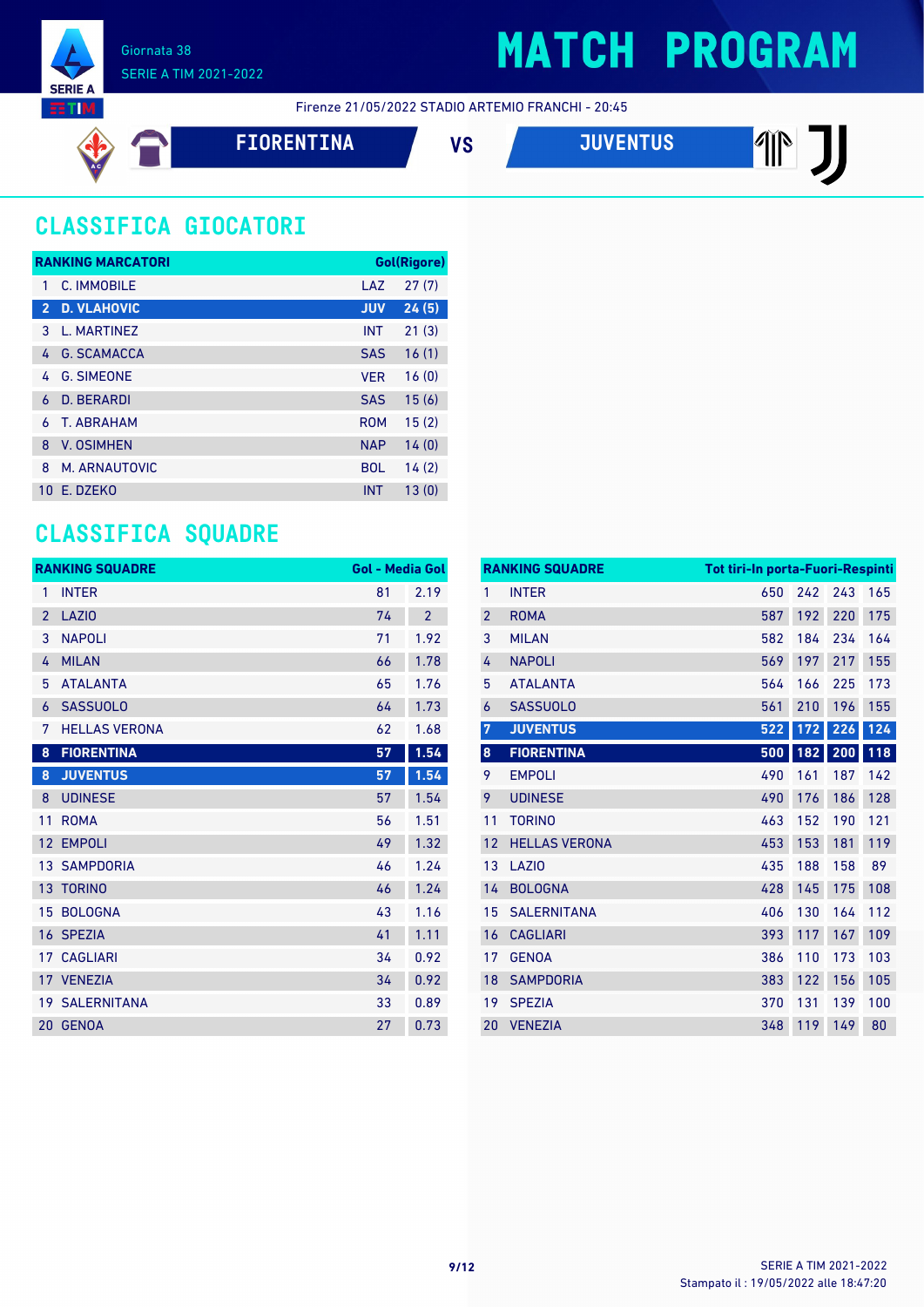

◆ ●

#### Giornata 38 SERIE A TIM 2021-2022

## **MATCH PROGRAM**

Firenze 21/05/2022 STADIO ARTEMIO FRANCHI - 20:45

**FIORENTINA VS JUVENTUS**

| w                      |               |                    |
|------------------------|---------------|--------------------|
| <b>RANKING SQUADRE</b> | <b>Assist</b> | <b>Media</b><br>÷, |
| 1 INTER                | 55            | 1.49               |
| 2 LAZIO                | 47            | 1.27               |
| <b>3 ATALANTA</b>      | 45            | 1.22               |
| <b>3 NAPOLI</b>        | 45            | 1.22               |
| <b>5 HELLAS VERONA</b> | 39            | 1.05               |
| <b>6 JUVENTUS</b>      | 37            | 1.00               |
| 7 SASSUOLO             | 36            | 0.97               |
| 8 MILAN                | 35            | 0.95               |
| 9 BOLOGNA              | 34            | 0.92               |
| <b>9 UDINESE</b>       | 34            | 0.92               |
| 11 ROMA                | 31            | 0.84               |
| <b>12 FIORENTINA</b>   | 30            | 0.81               |
| <b>13 SAMPDORIA</b>    | 29            | 0.78               |
| <b>14 TORINO</b>       | 26            | 0.70               |
| <b>15 EMPOLI</b>       | 25            | 0.68               |
| <b>15 SPEZIA</b>       | 25            | 0.68               |
| <b>17 CAGI JARI</b>    | 24            | 0.65               |
| <b>18 VENEZIA</b>      | 23            | 0.62               |
| 19 GENOA               | 19            | 0.51               |
| <b>20 SALERNITANA</b>  | 18            | 0.49               |

**RANKING SQUADRE Passaggi chiave\*** 1 INTER 11.54 ATALANTA 10.7 3 NAPOLI 10.59 3 ROMA 10.59 MILAN 10.32 SASSUOLO 10.24 **JUVENTUS 9.35 FIORENTINA 9.3** TORINO 8.76 10 UDINESE 8.73 11 EMPOLI 8.41 12 BOLOGNA 8.22 13 HELLAS VERONA 7.73 14 LAZIO **7.57** 15 SALERNITANA 7.16 16 CAGLIARI 7.14 17 SAMPDORIA 6.97 GENOA 6.84 SPEZIA 6.54 VENEZIA 5.92

|                 | <b>RANKING SQUADRE</b> | Passaggi riusciti - % * |    |
|-----------------|------------------------|-------------------------|----|
| 1               | LAZIO                  | 498.86                  | 87 |
| $\overline{2}$  | <b>NAPOLI</b>          | 486.97                  | 87 |
| 3               | <b>INTER</b>           | 454.27                  | 86 |
| 4               | <b>FIORENTINA</b>      | 427.27                  | 85 |
| 5               | <b>SASSUOLO</b>        | 427.16                  | 85 |
| 6               | <b>ATALANTA</b>        | 419.27                  | 82 |
| 7               | <b>JUVENTUS</b>        | 412.57                  | 85 |
| 8               | <b>MILAN</b>           | 391.43                  | 83 |
| 9               | <b>ROMA</b>            | 376.59                  | 83 |
| 10              | <b>BOLOGNA</b>         | 358                     | 81 |
| 11              | <b>TORINO</b>          | 340.89                  | 79 |
| 12 <sup>2</sup> | <b>HELLAS VERONA</b>   | 320.7                   | 77 |
|                 | <b>13 SAMPDORIA</b>    | 312.78                  | 77 |
|                 | 14 EMPOLI              | 309.27                  | 79 |
|                 | <b>15 UDINESE</b>      | 284.35                  | 79 |
|                 | 16 SPEZIA              | 282.89                  | 76 |
|                 | 17 VENEZIA             | 280.43                  | 78 |
|                 | <b>18 CAGLIARI</b>     | 276.16                  | 75 |
| 19              | <b>GENOA</b>           | 270.7                   | 74 |
|                 | <b>20 SALERNITANA</b>  | 255.41                  | 76 |

\* Valori medi per partita.

| <b>HELLAS VERONA</b><br>1            | 63.05 |
|--------------------------------------|-------|
|                                      |       |
| <b>ATALANTA</b><br>$\overline{2}$    | 59.59 |
| <b>GENOA</b><br>3                    | 57.76 |
| <b>MILAN</b><br>4                    | 55.68 |
| <b>TORINO</b><br>5                   | 54.46 |
| <b>SAMPDORIA</b><br>6                | 53.32 |
| <b>UDINESE</b><br>7                  | 52.24 |
| <b>INTER</b><br>8                    | 52.05 |
| <b>JUVENTUS</b><br>9                 | 51.86 |
| <b>EMPOLI</b><br>10                  | 51.46 |
| <b>CAGLIARI</b><br>11                | 51.16 |
| <b>ROMA</b><br>12                    | 51.11 |
| 13 <sup>1</sup><br><b>NAPOLI</b>     | 50.97 |
| 14 SPEZIA                            | 50.95 |
| <b>BOLOGNA</b><br>15                 | 50.73 |
| <b>16 LAZIO</b>                      | 50.41 |
| 17 VENEZIA                           | 50.03 |
| 18 SASSUOLO                          | 49.65 |
| <b>FIORENTINA</b><br>19 <sup>°</sup> | 48.05 |
| <b>20 SALERNITANA</b>                | 47.57 |

Valori medi per partita.

|  |  |  |  | * Valori medi per partita. |  |
|--|--|--|--|----------------------------|--|
|--|--|--|--|----------------------------|--|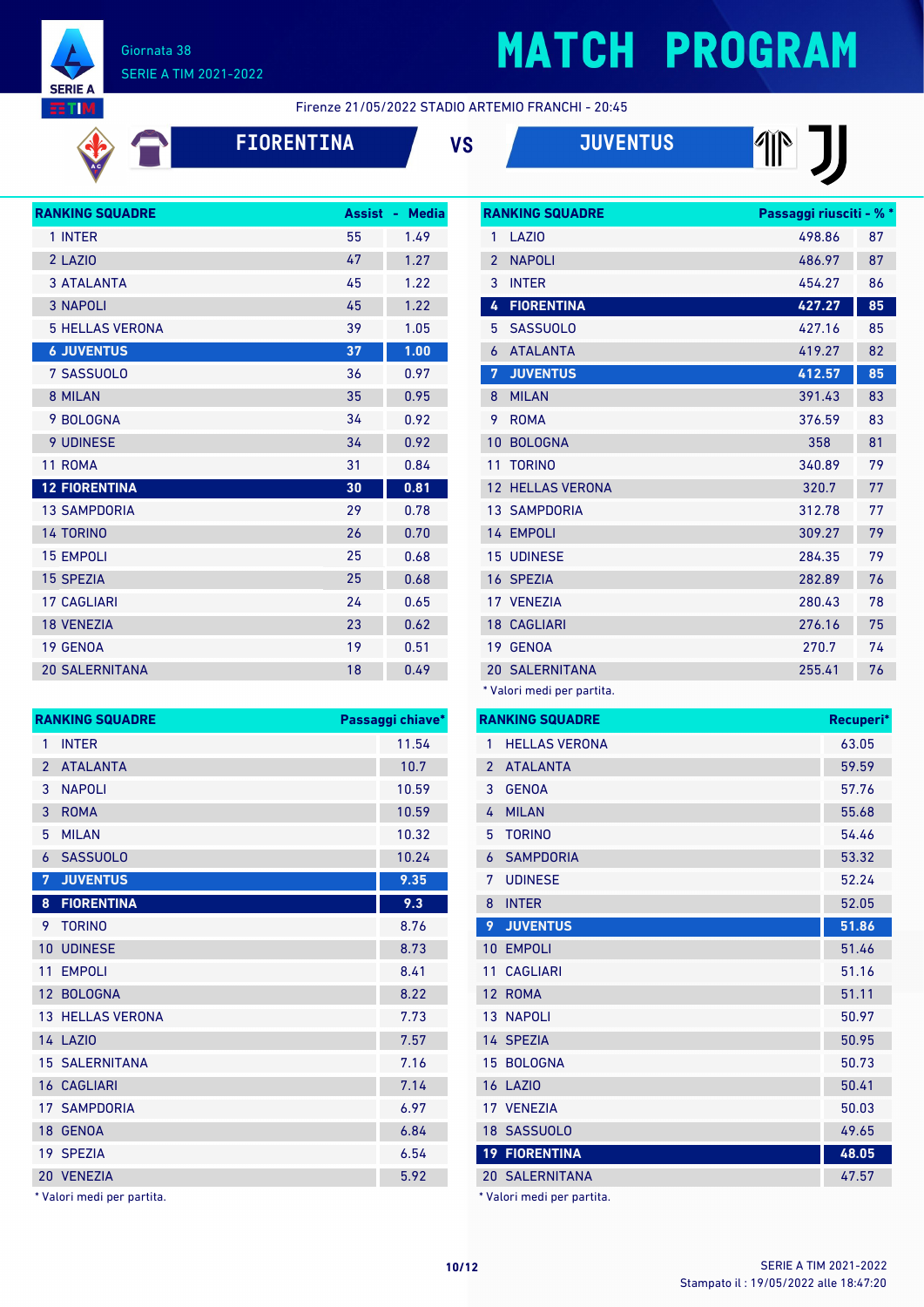

# **MATCH PROGRAM**

**RANKING SQUADRE Media Km** 

**THE THE** 

Firenze 21/05/2022 STADIO ARTEMIO FRANCHI - 20:45

| <b>FIORENTINA</b> | ٧S | <b>JUVENTUS</b> |
|-------------------|----|-----------------|
|                   |    |                 |

|                | <b>RANKING SQUADRE</b> | <b>Tot. Parate - Media</b> |      |
|----------------|------------------------|----------------------------|------|
| 1              | <b>VENEZIA</b>         | 154                        | 4.16 |
| $\mathfrak{p}$ | <b>EMPOLI</b>          | 143                        | 3.86 |
| 3              | <b>SPEZIA</b>          | 139                        | 3.76 |
| 4              | <b>SALERNITANA</b>     | 138                        | 3.73 |
| 5              | <b>BOLOGNA</b>         | 128                        | 3.46 |
| 6              | <b>GENOA</b>           | 123                        | 3.32 |
| 7              | <b>SAMPDORIA</b>       | 119                        | 3.22 |
| 8              | <b>CAGLIARI</b>        | 117                        | 3.16 |
| 9              | <b>SASSUOLO</b>        | 108                        | 2.92 |
| 10             | <b>ROMA</b>            | 104                        | 2.81 |
| 11             | <b>NAPOLI</b>          | 102                        | 2.76 |
| 12             | <b>HELLAS VERONA</b>   | 99                         | 2.68 |
| 13             | <b>UDINESE</b>         | 95                         | 2.57 |
|                | 14 MILAN               | 93                         | 2.51 |
| 15             | <b>INTER</b>           | 93                         | 2.51 |
|                | 16 ATALANTA            | 93                         | 2.51 |
|                | <b>17 JUVENTUS</b>     | 88                         | 2.38 |
| 18             | LAZIO                  | 85                         | 2.3  |
| 19             | <b>TORINO</b>          | 81                         | 2.19 |
|                | <b>20 FIORENTINA</b>   | 77                         | 2.08 |

| 1              | LAZI <sub>0</sub>     | 112.396 |
|----------------|-----------------------|---------|
| $\mathfrak{p}$ | <b>INTER</b>          | 111.426 |
| 3              | <b>EMPOLI</b>         | 111.238 |
| 4              | <b>ATALANTA</b>       | 110.828 |
| 5              | <b>HELLAS VERONA</b>  | 109.876 |
| 6              | <b>VENEZIA</b>        | 108.83  |
| 7              | <b>GENOA</b>          | 108.724 |
| 8              | <b>JUVENTUS</b>       | 108.051 |
| 9              | <b>ROMA</b>           | 107.961 |
| 10             | <b>CAGLIARI</b>       | 107.388 |
| 11             | <b>SPEZIA</b>         | 106.994 |
|                | <b>12 SALERNITANA</b> | 106.961 |
| 13             | <b>MILAN</b>          | 106.775 |
|                | 14 TORINO             | 106.462 |
| 15             | <b>NAPOLI</b>         | 105.929 |
|                | <b>16 SAMPDORIA</b>   | 105.787 |
| 17             | <b>BOLOGNA</b>        | 105.194 |
|                | 18 SASSUOLO           | 105.162 |
|                | <b>19 FIORENTINA</b>  | 105.123 |
|                | 20 UDINESE            | 103.611 |

|                 | <b>RANKING SQUADRE</b> | Passaggi 3/4 Tot. - Media |        |
|-----------------|------------------------|---------------------------|--------|
| 1               | <b>ATALANTA</b>        | 4512                      | 121.95 |
| $\overline{2}$  | <b>NAPOLI</b>          | 4137                      | 111.81 |
| 3               | <b>INTER</b>           | 3899                      | 105.38 |
| 4               | LAZI <sub>0</sub>      | 3718                      | 100.49 |
| 5               | <b>MILAN</b>           | 3421                      | 92.46  |
| 6               | <b>TORINO</b>          | 3346                      | 90.43  |
| 7               | <b>FIORENTINA</b>      | 3328                      | 89.95  |
| 8               | <b>SASSUOLO</b>        | 3255                      | 87.97  |
| 9               | <b>JUVENTUS</b>        | 3253                      | 87.92  |
| 10              | <b>HELLAS VERONA</b>   | 3176                      | 85.84  |
| 11              | <b>ROMA</b>            | 2911                      | 78.68  |
| 12 <sup>2</sup> | <b>BOLOGNA</b>         | 2901                      | 78.41  |
| 13 <sup>°</sup> | <b>EMPOLI</b>          | 2850                      | 77.03  |
|                 | <b>14 UDINESE</b>      | 2658                      | 71.84  |
|                 | <b>15 SAMPDORIA</b>    | 2422                      | 65.46  |
|                 | 16 SPEZIA              | 2228                      | 60.22  |
| 17 <sup>1</sup> | <b>SALERNITANA</b>     | 2203                      | 59.54  |
|                 | <b>18 CAGLIARI</b>     | 2172                      | 58.7   |
| 19              | <b>GENOA</b>           | 2120                      | 57.3   |
|                 | 20 VENEZIA             | 1973                      | 53.32  |

|                 | <b>RANKING SQUADRE</b> | <b>Dribbling Tot. - Media</b> |       |
|-----------------|------------------------|-------------------------------|-------|
| 1               | <b>MILAN</b>           | 443                           | 11.97 |
| $\overline{2}$  | <b>SASSUOLO</b>        | 396                           | 10.7  |
| 3               | <b>ATALANTA</b>        | 364                           | 9.84  |
| 4               | <b>JUVENTUS</b>        | 357                           | 9.65  |
| 5               | <b>NAPOLI</b>          | 351                           | 9.49  |
| 6               | <b>UDINESE</b>         | 350                           | 9.46  |
| 7               | LAZIO                  | 331                           | 8.95  |
| 8               | <b>ROMA</b>            | 326                           | 8.81  |
| 9               | <b>BOLOGNA</b>         | 320                           | 8.65  |
| 10              | <b>HELLAS VERONA</b>   | 310                           | 8.38  |
| 11              | <b>SALERNITANA</b>     | 305                           | 8.24  |
| 12              | <b>GENOA</b>           | 298                           | 8.05  |
|                 | 13 VENEZIA             | 295                           | 7.97  |
|                 | <b>14 FIORENTINA</b>   | 290                           | 7.84  |
|                 | <b>15 TORINO</b>       | 287                           | 7.76  |
| 16              | <b>EMPOLI</b>          | 286                           | 7.73  |
| 17              | <b>SPEZIA</b>          | 281                           | 7.59  |
| 18              | <b>INTER</b>           | 250                           | 6.76  |
| 19 <sup>°</sup> | <b>CAGLIARI</b>        | 243                           | 6.57  |
|                 | <b>20 SAMPDORIA</b>    | 222                           | 6     |